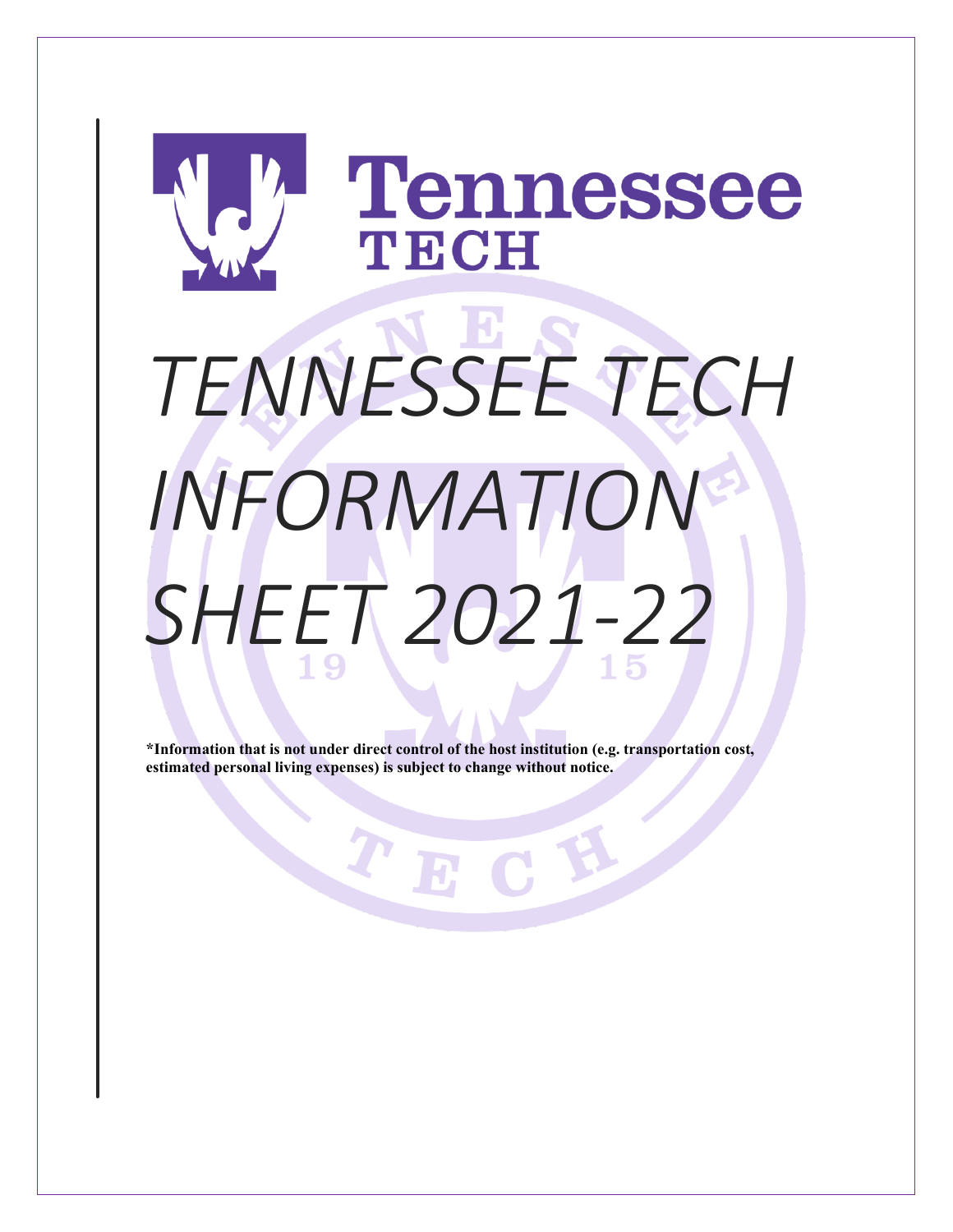# **Information Sheet 2021-22**

| 1. | <b>Institution:</b>                                                                                                                                                                                                                                                                                                  | <b>Tennessee Technological University</b>                                                                                                       |  |  |  |  |  |  |
|----|----------------------------------------------------------------------------------------------------------------------------------------------------------------------------------------------------------------------------------------------------------------------------------------------------------------------|-------------------------------------------------------------------------------------------------------------------------------------------------|--|--|--|--|--|--|
|    | Web site:                                                                                                                                                                                                                                                                                                            | https://www.tntech.edu/studyabroad/exchange-students/index.php                                                                                  |  |  |  |  |  |  |
| 2. | <b>Study Abroad Office:</b>                                                                                                                                                                                                                                                                                          | <b>Amy Miller</b><br>Tennessee Technological University<br>1 William L. Jones Drive, Derryberry Hall 434<br>PO Box 5163<br>Cookeville, TN 38505 |  |  |  |  |  |  |
|    | <b>Office Telephone:</b>                                                                                                                                                                                                                                                                                             | 931-372-3659                                                                                                                                    |  |  |  |  |  |  |
|    | E-mail:                                                                                                                                                                                                                                                                                                              | ALMiller@tntech.edu                                                                                                                             |  |  |  |  |  |  |
|    | <b>Office hours:</b>                                                                                                                                                                                                                                                                                                 | 8:00 am-12:00 pm and 1:00 pm-4:30 pm Central Time                                                                                               |  |  |  |  |  |  |
| 3. | Person(s) participant should contact upon arrival:<br>Orientation Check-in with Office of International Education 931-372-3634<br>Amy Miller, Study Abroad Office 931-372-3659<br>Instructions if contact person is not available:<br>Contact University Residential Life (Housing Staff) upon arrival 931-372-3414. |                                                                                                                                                 |  |  |  |  |  |  |
| 4. | Instructions and contact information in case of emergency occurring outside of business hours:                                                                                                                                                                                                                       |                                                                                                                                                 |  |  |  |  |  |  |
|    | University Police: 931-372-3234                                                                                                                                                                                                                                                                                      |                                                                                                                                                 |  |  |  |  |  |  |
| 5. | <b>OFFICIAL ARRIVAL DATE</b>                                                                                                                                                                                                                                                                                         |                                                                                                                                                 |  |  |  |  |  |  |
|    |                                                                                                                                                                                                                                                                                                                      | <b>Official Arrival Date</b><br><b>Last Date of Dorm housing</b>                                                                                |  |  |  |  |  |  |
|    | <b>Semester 1/Fall</b>                                                                                                                                                                                                                                                                                               | August 15, 2021<br>December 15, 2021                                                                                                            |  |  |  |  |  |  |
|    | <b>Semester 2/Spring</b>                                                                                                                                                                                                                                                                                             | May 5, 2022<br>January 5, 2022                                                                                                                  |  |  |  |  |  |  |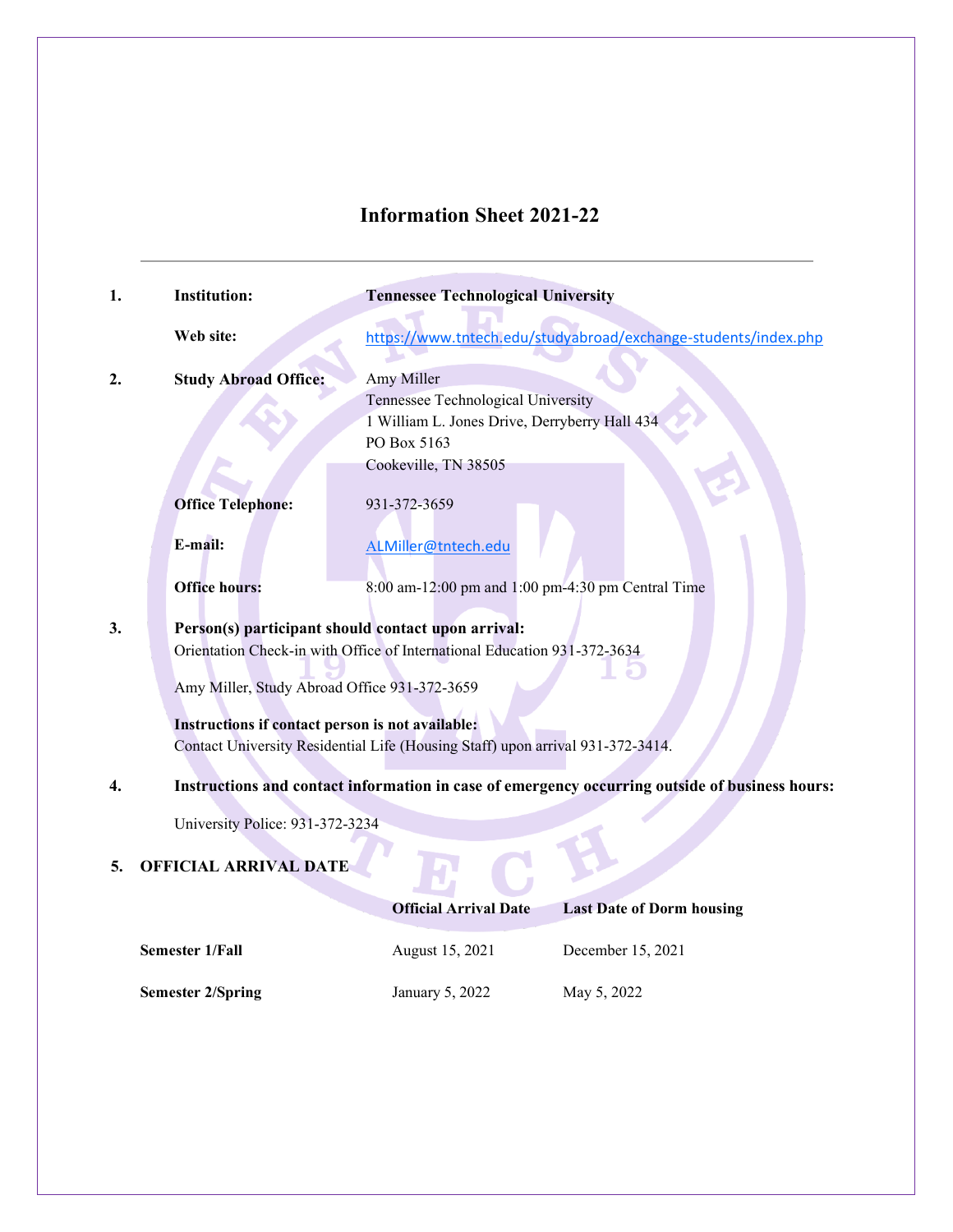# **6. ACADEMIC CALENDAR**

**Below are the dates of the academic calendar that were available at press time. Specific dates are provided where possible; otherwise general timelines are provided.**

|    |                                                                                                                                                                                                                                                                                                                 | <b>Semester 1/Fall</b> |                                                                | <b>Semester 2/Spring</b>          |                                 |                        |  |  |
|----|-----------------------------------------------------------------------------------------------------------------------------------------------------------------------------------------------------------------------------------------------------------------------------------------------------------------|------------------------|----------------------------------------------------------------|-----------------------------------|---------------------------------|------------------------|--|--|
|    | <b>Orientation:</b>                                                                                                                                                                                                                                                                                             | August 16-18, 2021     |                                                                | January 6-7, 2022                 |                                 |                        |  |  |
|    | <b>Registration:</b>                                                                                                                                                                                                                                                                                            | August 16-18, 2021     |                                                                | January 6-7, 2022                 |                                 |                        |  |  |
|    | <b>Classes Begin:</b>                                                                                                                                                                                                                                                                                           | August 19, 2021        |                                                                | January 10, 2022                  |                                 |                        |  |  |
|    | <b>Classes End:</b>                                                                                                                                                                                                                                                                                             | December 8, 2021       |                                                                | April 29, 2022                    |                                 |                        |  |  |
|    | <b>Examination Period:</b>                                                                                                                                                                                                                                                                                      |                        | December 10-15, 2021                                           | May 2-5, 2022                     |                                 |                        |  |  |
|    | <b>Vacation Period(s):</b>                                                                                                                                                                                                                                                                                      |                        | Fall break: Oct. 11-12, 2021                                   |                                   | Spring break: March 14-18, 2022 |                        |  |  |
|    |                                                                                                                                                                                                                                                                                                                 |                        | Thanksgiving: Nov. 24-26, 2021                                 |                                   |                                 |                        |  |  |
| 7. | <b>TRAVEL INFORMATION</b>                                                                                                                                                                                                                                                                                       |                        |                                                                |                                   |                                 |                        |  |  |
|    | The nearest airport is the Nashville International Airport (BNA) and it is over one hour away driving from<br>Cookeville. There are 2 shuttle services that you can arrange to pick you up when you arrive at the airport no matter<br>when your flight arrives and take you to your assigned housing directly: |                        |                                                                |                                   |                                 |                        |  |  |
|    | <b>Key Transportation</b>                                                                                                                                                                                                                                                                                       |                        | keytransportshuttle@juno.com \$95 one way<br>or 1-615-217-7433 |                                   |                                 | cash or credit<br>card |  |  |
|    | <b>Upper Cumberland Shuttle</b><br><b>Service</b>                                                                                                                                                                                                                                                               |                        | ucshuttles@gmail.com                                           |                                   | \$115 one<br>way                | cash or credit<br>card |  |  |
| 8. | <b>PLACES TO STAY</b>                                                                                                                                                                                                                                                                                           |                        |                                                                |                                   |                                 |                        |  |  |
|    | For participants who cannot avoid arriving after office hours (cost paid by participant):                                                                                                                                                                                                                       |                        |                                                                |                                   |                                 |                        |  |  |
|    | <b>Holiday Inn Express &amp; Suites</b>                                                                                                                                                                                                                                                                         |                        |                                                                | <b>Phone Number: 931-881-2000</b> |                                 |                        |  |  |
|    | 1228 Bunker Hill Rd., Cookeville, TN                                                                                                                                                                                                                                                                            |                        |                                                                |                                   |                                 |                        |  |  |
|    | <b>Fairfield Inn &amp; Suites</b>                                                                                                                                                                                                                                                                               |                        | Phone Number: 931-854-1050                                     |                                   |                                 |                        |  |  |
|    | 1200 Sams St., Cookeville, TN                                                                                                                                                                                                                                                                                   |                        |                                                                |                                   |                                 |                        |  |  |
| 9. | DESCRIPTION OF ORIENTATION PROGRAM                                                                                                                                                                                                                                                                              |                        |                                                                |                                   |                                 |                        |  |  |

The International orientation generally lasts from 3-5 days prior to the beginning of classes. We have sessions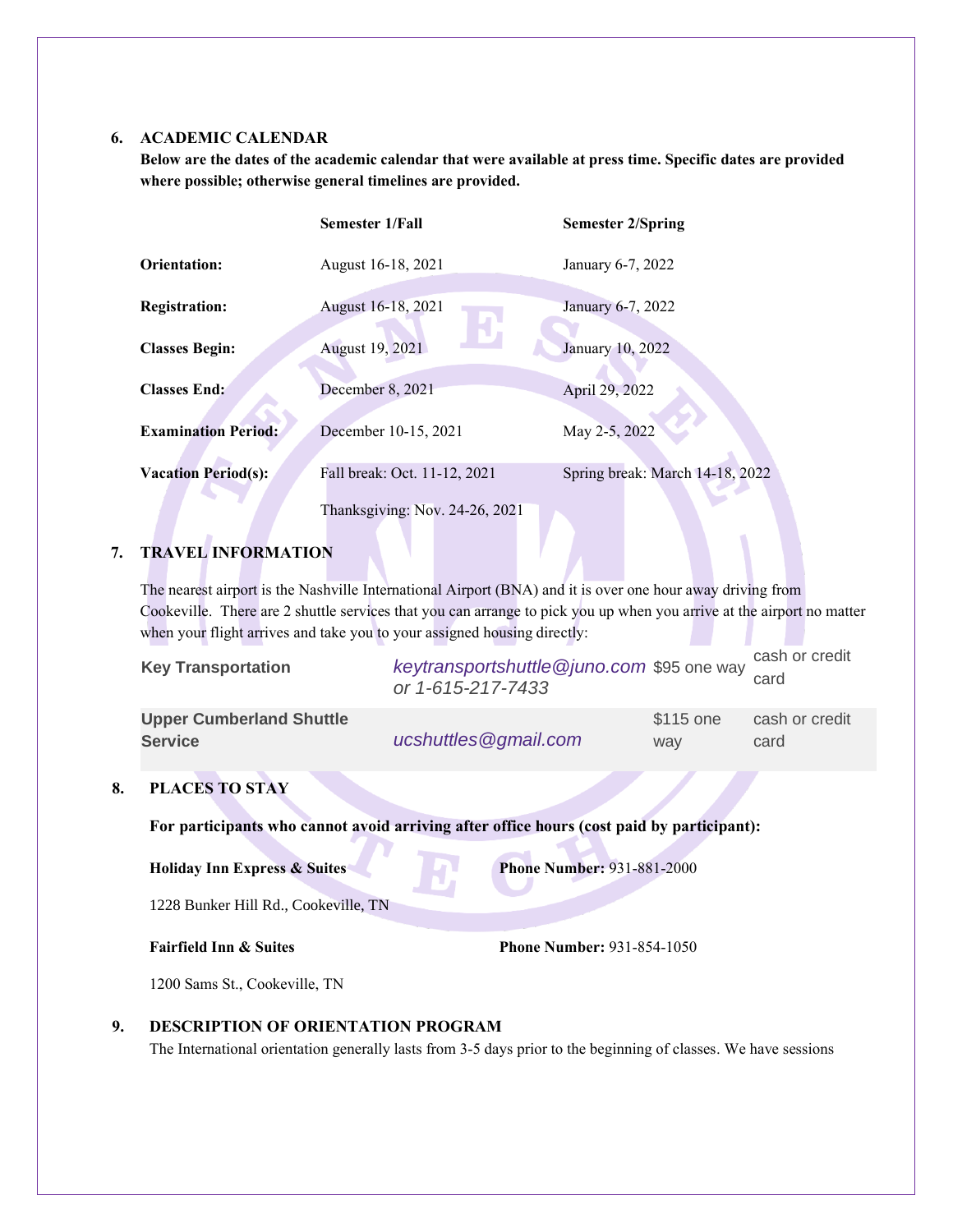on immigration issues, TTU resources and departments. Students get their ID cards, advisement for their classes, and help with registration.

#### **10. ESL LANGUAGE COURSES**

Student may register for the ESL courses if they feel they need more language exposure. For more information contact: International Education at Intl adm@tntech.edu

#### **11. HOUSING AND MEALS**

Housing benefits begin on the official date of arrival and last through the last day of exams. Meal plans are obligatory to students who live on campus and begin on the official date that classes begin and last through the end of each semester.

#### **A. HOUSING**

**Type of on campus housing provided:** Residence hall (no kitchen facilities)

Students must apply for housing in advance through an online application:

<https://www.tntech.edu/reslife/applications.php>

If students wish to live off campus, they must find temporary housing while they search for available

apartments.

There are also on campus apartments, however they are unfurnished and students must apply well in

advance to reserve one.

**Number of students sharing room:** 2

**Number of students sharing bathroom** varies

**facilities:** 

|  | The following services are checked if provided: $\Box$ bed linens $\Box$ laundry facilities |  |  |
|--|---------------------------------------------------------------------------------------------|--|--|
|  |                                                                                             |  |  |

 $\Box$  blankets  $\Box$  towels

## **B. MEALS**

**Meal Plan at Cafeteria** <http://www.dineoncampus.com/ttu/?cmd=residents>

 $\overline{5}$ 1

**Area restaurants** Restaurants are located in walking distance from campus.